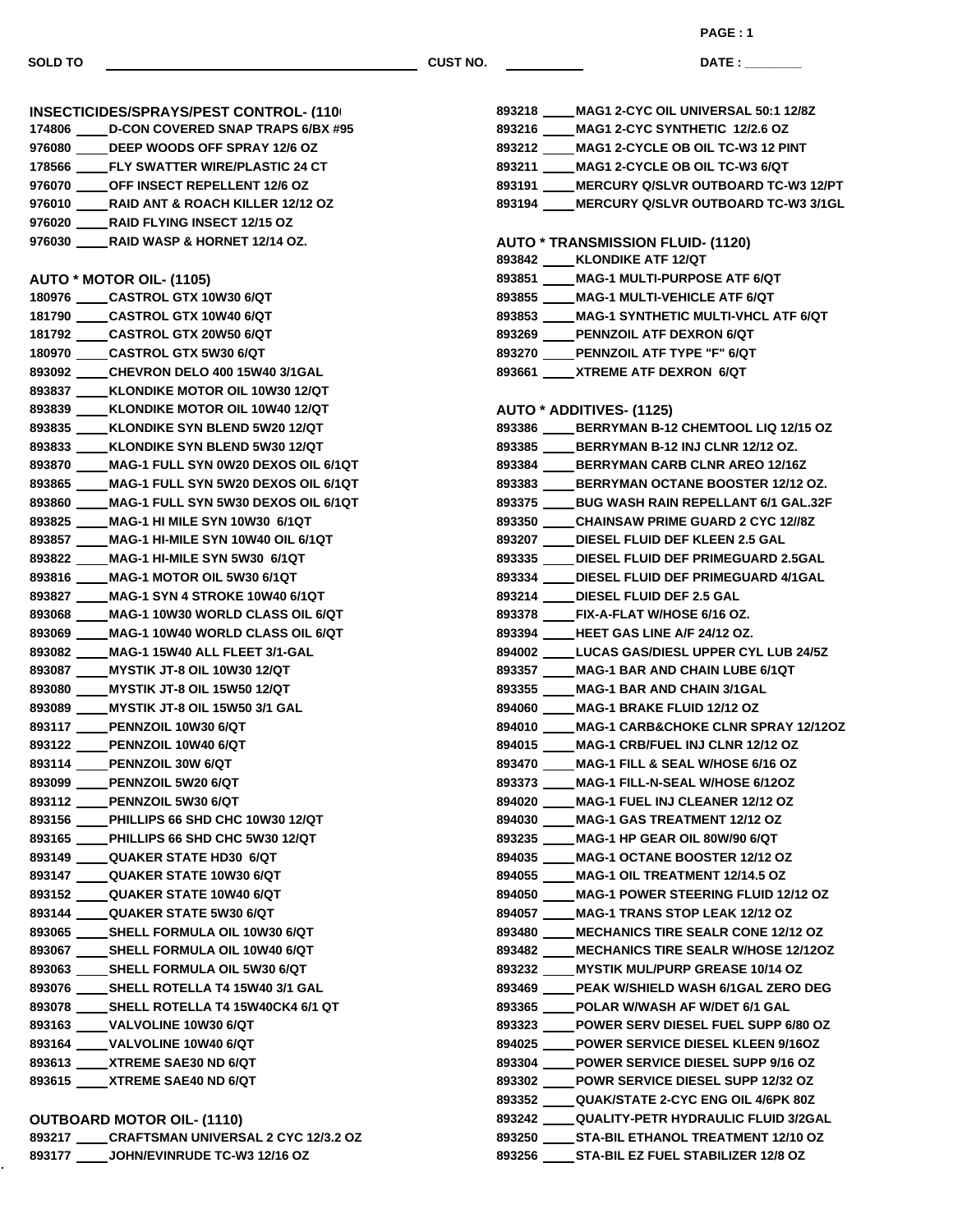**SOLD TO CUST NO.**

**PAGE : 2**

**DATE : \_\_\_\_\_\_\_\_\_\_\_\_\_\_\_**

| <b>AUTO * ADDITIVES- (1125)</b>                  |
|--------------------------------------------------|
| 893299 _____ STP BRAKE FLUID 6/12 OZ             |
| 893336 _____ STP COMP FUEL SYS CLEANER 12/5.25Z  |
| 893297 _____ STP CONC FUEL INJEC CLNR 12/5.25OZ  |
| 893291 _____ STP DIESEL FUEL TREATMENT 6/20 OZ   |
| 893296 _____ STP FUEL INJ & CARB CONC 12/5.25 OZ |
| 893300 _____ STP GAS TREATMENT CONCENT 12/5.25Z  |
| 893331 _____ STP OCTANE BOOSTER 12/5.25 OZ       |
| 893290 _____ STP OIL TREATMENT 12/15 OZ          |
| 893298 _____ STP POWER STEERING FLUID 6/12 OZ.   |
| 893512 _____TRUFUEL 40:1 6/32 OZ                 |
| 893514 ____TRUFUEL 50:1 6/32 OZ                  |
|                                                  |
| AUTO * SEASONAL- (1130)                          |
| 893330 _____ ANTI-FRZ POLAR LONG LIFE 50/50 6/GL |
| 893333 _____ ANTI-FRZ POLAR LONGLIFE 6/GAL       |
| 893325 _____ ANTI-FRZ POLAR 50-50 6/1GAL         |
| 893320 _____ ANTI-FRZ POLAR 6/1GALLON            |
| 893346 _____ ANTI-FRZ RED EXTENDED LIFE 6/1GAL   |
| 893347 _____ ANTI-FRZ SHELL 50/50 6/1GAL         |
| 893310 _____ ICE MELT/BAG 20# TRAIL-BLAZER       |
| 893307 _____ ICE MELT/BAG 50#                    |
| 893400 _____ ICE SCRAPERS BIG BLADE 24/10"       |
| 893313 _____ POLAR DE-ICER SPRAY 12/11.5 OZ      |
| 894045 _____ POLAR STARTING FLUID 12/11 OZ       |
| 893353 ____ POLYFREEZE GREEN CONC 6/1GAL         |
|                                                  |
| <b>AUTO ACCESSORIES - NAVAJO- (1134)</b>         |
| 954306 _____ BUNGEE CORD 24" 24/BOX              |
| 954208 _____ NAV AUTO ATM/MINI BLADE FUSE        |
| 952182 _____ NAV AUTO BULB 10/2 CT #3157         |
| 952186 _____ NAV AUTO BULB 10/2 CT #3057         |
| 954210 _____ NAV AUTO BULB 10/2 CT #1156         |
| 954212 _____ NAV AUTO BULB 10/2 CT #1157         |
| 954214 _____ NAV AUTO BULB 2-PK #194             |
| 954222 _____ NAV AUTOFUSE BLADE/ASST 12/BX       |
| 954310 ____ NAV BAT/TERMNL TOP POST 12 CT        |
| 954301 ____ NAV BICY/RUBBER PATCHKIT 12 CT       |
| 952022 ____ NAV BLACK HOSE REPAIR TAPE 1.7/8X10  |
| 952020 _____ NAV ELECTRICAL TAPE .75 IN X 22 FT  |
| 954320 ____ NAV HOSE CLAMPS ASST 6 CT            |
| 954329 _____ NAV TIRE GAGE 2HEAD 120PSI 25/BX    |
| 954326 ____ NAV TIRE GAUGE 12 CT DISP            |
| 954300 ____ NAV TIRE/REP STRIPKIT DOZ            |
| 893396 _____ NAV 17" L/NECK FUNNEL 24 CT         |
| 954338 _____ NAV 6" ADJ/WRENCH 6/BOX             |
|                                                  |
| AUTO * ACCESSORIES/TOOLS MISC.- (1135)           |
| 893420 ____ ARMOR-ALL PROTECTANT 12/10 OZ.       |
| 893430 _____ BAR'S LEAKS RADIATOR SEAL 6/6Z      |
| 893501 _____ BOOSTER CABLES 10GA-12FT 1/EA #2012 |
| 954226 ____FEBREZE LINEN/SKY CAR VENT CLIP 8CT   |
| 954231 ____FEBREZE MIDN-STRM CAR VENT CLIP 8CT   |
| 893545 _____ FLOOR DRI 40 LB SACK                |
| 893515 ____GAS CAN PLASTIC DBL WALLED 2GAL 8Z    |
| 893519 _____ GAS CAN PLASTIC 1GAL 4 OZ 1 EACH    |
| 893517 _____ GAS CAN PLASTIC 5-GAL W/ DEVICE     |

|                        | 954358 _____ LITTLE TREE AMERICA 12/2PK          |
|------------------------|--------------------------------------------------|
|                        | 954317 ____ LITTLE TREE ASST SCENTS 24/BX #1010  |
|                        | 954325 _____ LITTLE TREE BLACK ICE 12/2PK        |
|                        | 954324 _____ LITTLE TREE BLACK ICE 24/BX #10155  |
|                        | 954350 ____ LITTLE TREE CARIBBEAN COLADA 12/2PK  |
|                        | 954342 _____ LITTLE TREE NEW CAR 12/2P           |
|                        | 954340 ____PLIERS 6" SLIP JOINT 6/BOX            |
|                        | 954335 _____ SCREWDRIVER FLAT HEAD DOZ           |
|                        | 954330 SCREWDRIVER PHILLIPS HEAD DOZ             |
|                        | 922610 _____ SOLO DISP PAPER FUNNEL 4/250 #10BFC |
|                        | 952305 _____ SQUEEGEE WINDOW CLEANER 30" 1/EA    |
|                        | 893361 WD-40 LUB SPRAY SMART-STRAW 12/80Z        |
|                        | 893359 ____ WD-40 LUBRICANT SPRAY PEG 12/3 OZ    |
|                        |                                                  |
|                        | <b>COLEMAN FUEL- (1140)</b>                      |
|                        | 952040 COLEMAN PROPANE FUEL 12/16.4 OZ           |
|                        |                                                  |
|                        | <b>HARDWARE/HOME PRODUCTS- (1145)</b>            |
|                        | 952290 _____ 3-IN-1 OIL CAN 12/3 OZ              |
|                        | 954530 _____ BOWL BRUSH PLASTIC 18-INCH          |
|                        | 954531 _____ BOWL BRUSH STRIGHT CONT 14"         |
|                        | 164701 ____FEBREZE FABRIC EX STR 16.9 OZ         |
|                        | 872710 _____ J-B WELD TUBE 6/2'S CARDED          |
|                        | 872875 _____ NAV DUCT TAPE 1.5" X 10YDS          |
|                        | 872720 ____ NAV MASKING TAPE 3/4" X 90'          |
|                        | 872660 _____ NAVAJO SUPER GLUE 12 CT DISP        |
|                        | 954520 _____ STRAW WHISK BROOM 12-INCH           |
|                        |                                                  |
|                        | <b>WORK GLOVES- (1150)</b>                       |
|                        | 940288 _____ BH LEATHER MECHANIC GLOVE           |
|                        | 940225 _____ BH ORANGE SANDY PALM GLV LG         |
|                        | 940220 _____ GAUCHO BLUE JERSEY DOZ              |
|                        | 940215 _____ GAUCHO CANVAS DOT GLOVE DZ          |
|                        | 940252 _____ GAUCHO JERSEY BRWN ECON             |
|                        | 940235 _____ GAUCHO JERSEY BRWN LADIES           |
|                        | 940245 _____ GAUCHO JERSEY BRWN MEN/PREM         |
|                        | 940250 ____ GAUCHO JERSEY DOT MEN GLOVE          |
|                        | 940255 GAUCHO JERSEY RED LINED DZ                |
|                        | 940200 _____ GAUCHO KNIT/LATEX BLUE DOZ          |
|                        | 940205 _____ GAUCHO KNIT/STRING WHITE DZ         |
|                        | 940260 _____ GAUCHO LEATHER DRIVER DZ            |
|                        | 940270 _____ GAUCHO LEATHER PALM WRK GLV         |
|                        | 940240 _____ GAUCHO LG GRN SANDY PALM GLV        |
|                        | 940275 _____ GAUCHO PVC BLACK GLOVE 12"          |
|                        | 932400 _____ OIL RIG GLOVES BULK 12CT #I-183     |
|                        | 932410 _____ OIL RIG GLOVES 12/CTN TAGGED        |
|                        |                                                  |
|                        | 932420 ____ OIL RIG SUPER GLOVE 12/CTN TAGGED    |
|                        |                                                  |
| <b>CONDOMS- (1160)</b> |                                                  |
|                        | 950518 ____ TROJAN ECST ULTRA RIBBD 6/3PK        |
|                        | 950514 _____ TROJAN FIRE & ICE 6/3PK             |
|                        | 950516 ____ TROJAN HER PLEASURE 6/3PK #97320     |

**TROJAN NON-LUB CONDOMS 6/3PK**

- **TROJAN PLEASURE PACK 6/3PK**
- **TROJAN RIBBED LUB 6/3PK**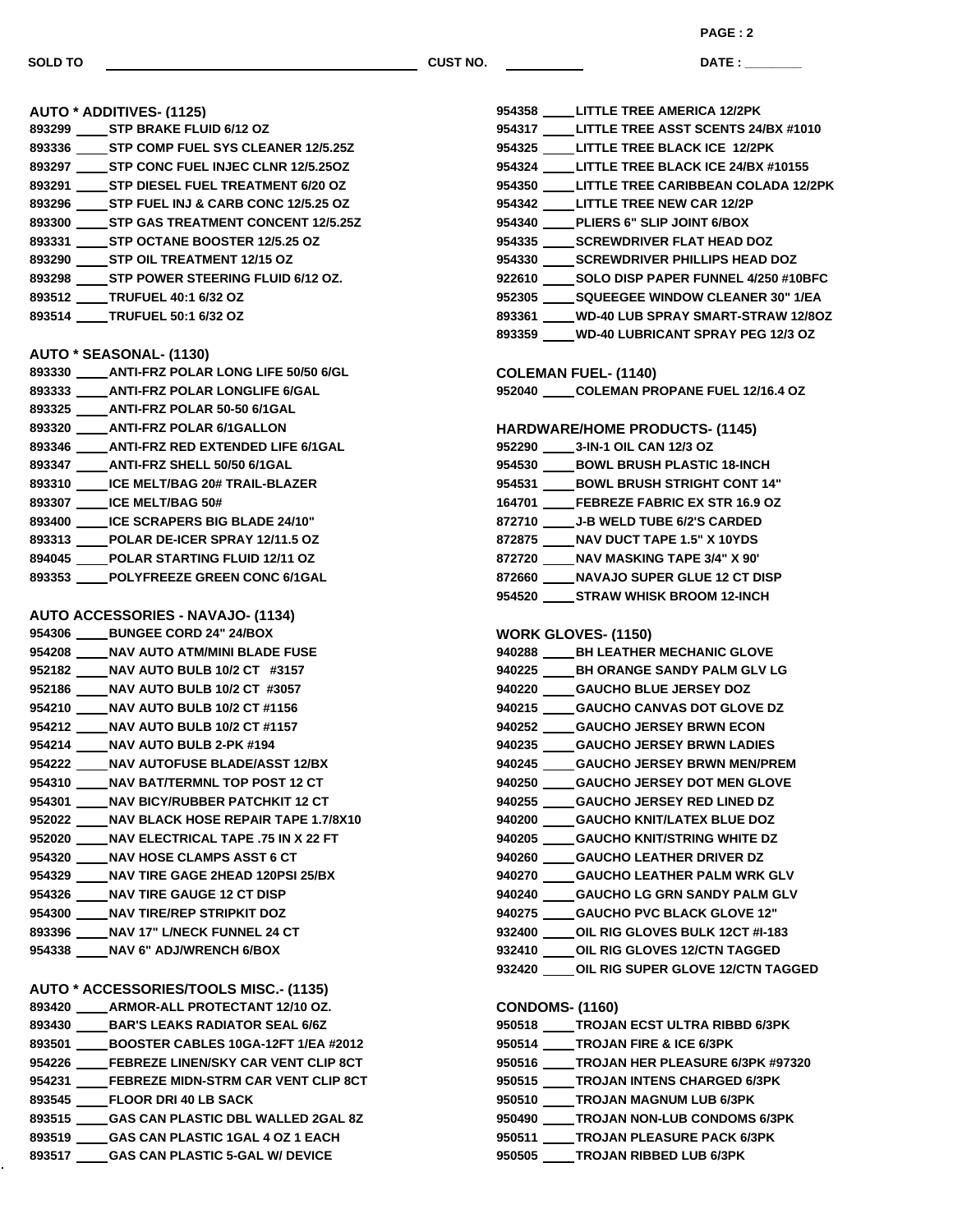**DATE : \_\_\_\_\_\_\_\_\_\_\_\_\_\_\_ PAGE : 3**

| <b>CONDOMS- (1160)</b>                                                                    | 824747 HOTTIPS MFI 8PIN ASST 4 CT                    |
|-------------------------------------------------------------------------------------------|------------------------------------------------------|
| 950508 _____ TROJAN ULTRA THIN LUB 6/3PK                                                  | 824769<br><b>HOTTIPS STEREO EARBUD ASST 4 CT</b>     |
| 950495 TROJAN-ENZ LUBRICATED 6/3PK                                                        | 824763 HOTTIPS 2.4 USB WALLCHG 4 CT                  |
| 950500 TROJAN-ENZ SPERMICIDAL 6/3PK                                                       | 824757 HOTTIPS 2600MAH POWER BANK 4 CT               |
|                                                                                           | 714045 I54 PLATINUM DUAL CAR FAST CHG 10CT           |
| <b>MISCELLANEOUS GENERAL MERCHANDISE-</b>                                                 | 714034 IS4 PLATINUM LTNG MFI CABLE 10 CT             |
| 982054 ADKINS 11X17 AMERICANA PRINTS 35CT                                                 | 714036 _____ I54 PLATINUM MICRO CABLE 10 CT          |
| 950100 _____ DRIVER'S DAILY LOG BOOK 100/CSE                                              | 714038 _____ I54 PLATINUM TYPE-C CABLE 10 CT         |
| 950110 ____ DRIVER'S LOOSE LEAF LOG PAGES 31CT                                            | 714039 ____THICK NYLON TYPE C CABLE 25 CT            |
| 952350 _____ TOBOGGANS, BLACK 12/BUNDLE                                                   | 714059 ____ WIRELESS CHARGER W/USB CABLE 8 CT        |
| 952360 TOBOGGANS, FLAME ORANGE 12/BUNDLE                                                  | 930648 ____ WL \$12.99 USB TO TYPE C DATA CHG        |
|                                                                                           | 930639 ____WL \$19.99 MICRO DUAL USB CAR CHAR        |
| <b>MISCELLANEOUS SUMMER SEASONAL ITEMS</b>                                                | 930675 ____ WL \$19.99 PREM MHA BATT POWER BNK       |
| 952310 GRIP-IT CAN COOLER ASST 24CT#450ACD                                                | 930666 ____WL \$29.99 STEREO ERBDS                   |
| 952080 SWIM BALL 20" DOZ INTEX                                                            | 930681 ____ WL ACCES \$12.99 3.5MM ADAPTER           |
|                                                                                           | 930672 ____ WL ACCES \$14.99 PREM BATT POWER BNK     |
| <b>TOYS- (1170)</b>                                                                       | 930671 ____ WL ACCES \$16.99 DUEL USB CAR CHARGE     |
| 952454 AVIATOR PLAYING CARDS 12/BOX                                                       | 930610 ____ WL CABLE \$12.99 MICRO USB CHR/SYNC      |
| 970222 FUN EXPRESS ANIMAL MONST CARS 12 CT                                                | 930660 WL CABLE \$14.99 MICRO-USB DATA 6'            |
| 970230 ____FUN EXPRESS CINCHGRIP 24 CT                                                    | 930613 ____WL CABLE \$16.99 IP LGNT CHR/SYNC         |
| 970236 _____ FUN EXPRESS COB COLLAPSIBLE LT 8 CT                                          | 930625 ____ WL CARRY-CASE \$14.99 UNV-HRZ            |
| 952802 _____ FUN/TOY HIP STICKERS 48/BX #24390                                            | 930680 ____ WL CHR \$19.99 DUAL USB TRAVEL           |
| 952702 ____ JA-RU 700 PC-STICKERS 36CT                                                    | 930654 ____ WL CHR-CAR \$12.99 MICRO-RAPD            |
| 714010<br><b>MINI FLYER INDUCTION DRONE 36CT DSP</b>                                      | 930649 ____ WL CHR-CAR \$14.99 USB TO TYPE C 6'      |
|                                                                                           | 930662 ____WL CHR-CAR \$14.99 USB/AUX USB PORT       |
| <b>SUNGLASSES * IMAGES * FULL SERVICE- (11)</b>                                           | 930659 ____ WL CHR-CAR \$16.99 LGHTNG CONNECTOR      |
| 930700 IMG SGLASS ACCES 12/\$8.99 WIRE CORD                                               | 930673 ____WL CHR-PREM \$14.99 GAME/EBOOK            |
| 930504 ____ IMG SGLASS 4/\$12.99 AVIATOR                                                  | 930609 ____ WL EARBUDS \$16.99 3.5MM W/TPE CRD       |
| 930528 ____ IMG SGLASS 4/\$12.99 LADY-FASHION                                             | 930663 ____WL EARBUDS \$22.99 PREM STEREO ERBDS      |
| 930543 _____ IMG SGLASS 4/\$12.99 METL-RTRO                                               | 930669 ____ WL IPHONE MFI LGHTNG CABLE               |
| 930536 ____ IMG SGLASS 4/\$12.99 POLARIZED                                                | 930685 ____ WL IPHONE MFI LGHTNG 10" CABLE           |
| 930516 ____ IMG SGLASS 4/\$12.99 SPORT-WR                                                 | 930674 ____ WL IPHONE MFI RPD CAR CHARGE             |
| 930507 _____ IMG SGLASS 4/\$14.99 AVIATOR                                                 | 930689 ____WL MICRO USB 10' CORD                     |
| 930539 _____ IMG SGLASS 4/\$14.99 LIFESTYLE UV                                            | 930640 ____ WL QI CERT WRLSS CHARGE PAD 10W          |
| 930546 _____ IMG SGLASS 4/\$14.99 METL-RTRO                                               | 930678 WL TYPE C PREM RPD CAR CHARGE 2.4A            |
| 930510 ____ IMG SGLASS 4/\$16.99 AVIATOR                                                  | 930687 _____WL TYPE C 10' CORD                       |
| 930549 IMG SGLASS 4/\$16.99 METL-SPRT                                                     | 930677 WL 3.4A IPHONE LGNTNG CAR CHARGER             |
|                                                                                           |                                                      |
| IMG SGLASS 4/\$16.99 POLARIZED CL<br>930542                                               |                                                      |
| 930522<br>IMG SGLASS 4/\$16.99 SPORT-WR<br>930552<br><b>IMG SGLASS 4/\$19.99 EXCLUSVS</b> | <b>BATTERIES- (1180)</b>                             |
| IMG SGLASS 4/\$19.99 FLOATING PLRZ                                                        | 430182 ENERGIZER MAX BATTERY ALKC2 12/2PK            |
| 930554                                                                                    | 430184 ENERGIZER LITH COIN 10/2 PK 3V                |
| 930515 IMG SGLASS 4/\$9.99 UV SHATTERPROOF                                                | 430121<br><b>ENERGIZER MAX BATT "D" 12/2PK</b>       |
| 930230<br>IMG 4/\$19.99 SPORT SGLASS UNBRK                                                | 430160<br><b>ENERGIZER MAX BATTERY "AA" 12/2PK</b>   |
|                                                                                           | 430165<br><b>ENERGIZER MAX BATTERY "AA" 12/4PK</b>   |
| <b>MOBILE ACCESSORIES- (1173)</b>                                                         | 430166<br><b>ENERGIZER MAX BATTERY "AA" 6/8PK</b>    |
| 714051 10'NYLON IPHONE CABLE 12 CT                                                        | 430170<br><b>ENERGIZER MAX BATTERY "AAA" 12/2PK</b>  |
| 714057 10'NYLON MICRO USB CABLE 12 CT                                                     | 430172<br><b>ENERGIZER MAX BATTERY "AAA" 12/4PK</b>  |
| 714053 10'NYLON TYPE C CABLE 12 CT                                                        | 430174<br><b>ENERGIZER MAX BATTERY "AAA" 6/8PK</b>   |
| 714041 BLUETOOTH EARBUDS 8CT                                                              | 430180<br><b>ENERGIZER MAX BATTERY "9VLT" 12/1PK</b> |
| 714058 HOOKUP DELUXE EARPHONES 40CT                                                       | 430108<br>EVEREADY SUPER HVY-DTY "AA" 12/4PK         |
| 714029 HOOKUP IP PIN TO USB 9' 12 CT                                                      | 430110<br>EVEREADY SUPER HVY-DTY "AAA" 24/4PK        |
| 714050 HOOKUP NYLON MICRO CABLE 25CT                                                      | 430104<br>EVEREADY SUPER HVY-DTY "C" 12/2PK          |
| 714049<br><b>HOOKUP NYLON 8 PIN TO USB 9' 12 CT</b>                                       | 430102<br>EVEREADY SUPER HVY-DTY "D" 12/2PK          |
| 714056 HOOKUP 9' MICRO CABLE 20CT                                                         | 430112<br>EVEREADY SUPER HVY-DTY 9V 18/1PK           |
| 824783<br><b>HOTTIPS EARBUD W/MIC 6 CT BAG</b>                                            | 431331<br><b>PANASONIC "AAA" BATTERY 12/4'S</b>      |
| 824767<br><b>HOTTIPS FLAT CORD EARBUD 4CT</b>                                             | 431300<br><b>PANASONIC "D" BATTERY 12/2'S</b>        |
| 824743<br><b>HOTTIPS MFI 8PIN ASST 12 CT</b>                                              | <b>PANASONIC 9-VOLT BATTERY 12/1'S</b><br>431340     |

| 824747 HOTTIPS MFI 8PIN ASST 4 CT                 |
|---------------------------------------------------|
| 824769 HOTTIPS STEREO EARBUD ASST 4 CT            |
| 824763 _____ HOTTIPS 2.4 USB WALLCHG 4 CT         |
| 824757 _____ HOTTIPS 2600MAH POWER BANK 4 CT      |
| 714045 _____ I54 PLATINUM DUAL CAR FAST CHG 10CT  |
| 714034 _____ I54 PLATINUM LTNG MFI CABLE 10 CT    |
| 714036 _____ I54 PLATINUM MICRO CABLE 10 CT       |
| 714038 I54 PLATINUM TYPE-C CABLE 10 CT            |
| 714039 ____THICK NYLON TYPE C CABLE 25 CT         |
| 714059 ____WIRELESS CHARGER W/USB CABLE 8 CT      |
| 930648 ____WL \$12.99 USB TO TYPE C DATA CHG      |
| 930639 ____WL \$19.99 MICRO DUAL USB CAR CHAR     |
| 930675 ____ WL \$19.99 PREM MHA BATT POWER BNK    |
| 930666 ____WL \$29.99 STEREO ERBDS                |
| 930681 _____ WL ACCES \$12.99 3.5MM ADAPTER       |
| 930672 _____ WL ACCES \$14.99 PREM BATT POWER BNK |
| 930671 ____WL ACCES \$16.99 DUEL USB CAR CHARGE   |
| 930610 ____WL CABLE \$12.99 MICRO USB CHR/SYNC    |
| 930660 ____WL CABLE \$14.99 MICRO-USB DATA 6'     |
| 930613 ____WL CABLE \$16.99 IP LGNT CHR/SYNC      |
| 930625 ____ WL CARRY-CASE \$14.99 UNV-HRZ         |
| 930680 ____WL CHR \$19.99 DUAL USB TRAVEL         |
| 930654 ____WL CHR-CAR \$12.99 MICRO-RAPD          |
| 930649 ____WL CHR-CAR \$14.99 USB TO TYPE C 6'    |
| 930662 ____WL CHR-CAR \$14.99 USB/AUX USB PORT    |
| 930659 ____WL CHR-CAR \$16.99 LGHTNG CONNECTOR    |
| 930673 ____ WL CHR-PREM \$14.99 GAME/EBOOK        |
| 930609 ____ WL EARBUDS \$16.99 3.5MM W/TPE CRD    |
| 930663 ____WL EARBUDS \$22.99 PREM STEREO ERBDS   |
| 930669 ____WL IPHONE MFI LGHTNG CABLE             |
| 930685 ____WL IPHONE MFI LGHTNG 10" CABLE         |
| 930674 ____WL IPHONE MFI RPD CAR CHARGE           |
| 930689 ____WL MICRO USB 10' CORD                  |
| 930640 ____WL QI CERT WRLSS CHARGE PAD 10W        |
| 930678 WL TYPE C PREM RPD CAR CHARGE 2.4A         |
| 930687 ____WL TYPE C 10' CORD                     |
| 930677 ____ WL 3.4A IPHONE LGNTNG CAR CHARGER     |
|                                                   |
| <b>BATTERIES- (1180)</b>                          |
| 430182 _____ENERGIZER MAX BATTERY ALKC2 12/2PK    |
| 430184 ____ ENERGIZER LITH COIN 10/2 PK 3V        |
| 430121 _____ENERGIZER MAX BATT "D" 12/2PK         |
| 430160 _____ ENERGIZER MAX BATTERY "AA" 12/2PK    |
| 430165 _____ ENERGIZER MAX BATTERY "AA" 12/4PK    |
| 430166 _____ENERGIZER MAX BATTERY "AA" 6/8PK      |
| 430170 _____ENERGIZER MAX BATTERY "AAA" 12/2PK    |
| 430172 _____ENERGIZER MAX BATTERY "AAA" 12/4PK    |
| 430174 _____ ENERGIZER MAX BATTERY "AAA" 6/8PK    |
| 430180 _____ ENERGIZER MAX BATTERY "9VLT" 12/1PK  |
|                                                   |